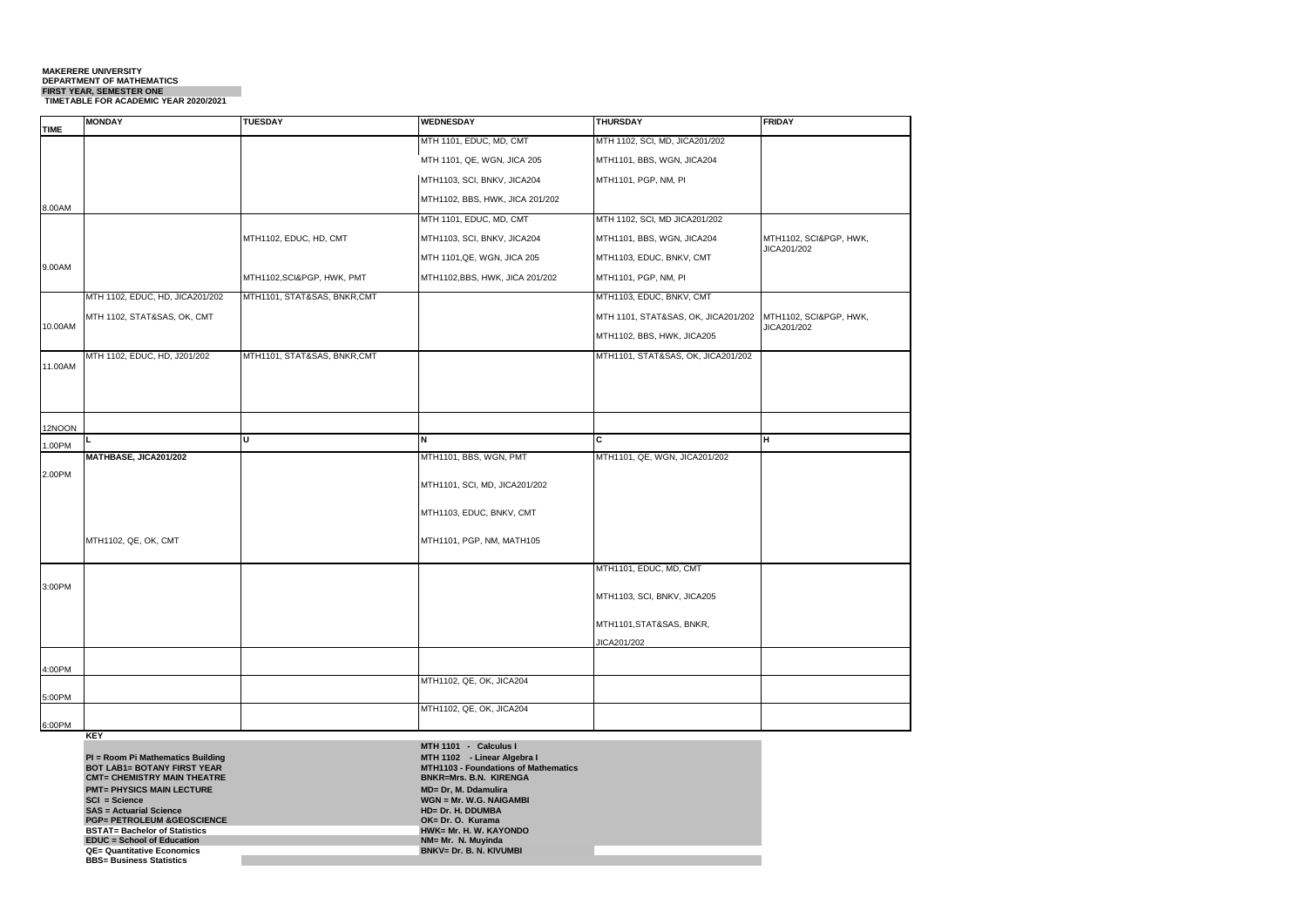#### **MAKERERE UNIVERSITY DEPARTMENT OF MATHEMATICS SECOND YEAR, SEMESTER ONE TIMETABLE FOR ACADEMIC YEAR 2020/2021**

**TIME MONDAY TUESDAY WEDNESDAY THURSDAY FRIDAY** MTH2103, SCI, DW, JICA204 MTH 2104, SCI&EDUC, ABT, PMT MTH2101, STAT, GIM,JICA204 8.00AM MTH2101, STAT, GIM,PMT MTH2104, SCI & EDUC, ABT,CMT 9.00AM MTH 2104, SCI&EDUC, ABT, PMT MTH2101, STAT, GIM, JICA204 10.00AM NUMBER 10.00AM NUMBER 10.00AM NUMBER 10.00AM NUMBER 10.00AM NUMBER 10.00AM NUMBER 10.00AM NUMBER 10.00 MTH2101, SCI&EDUC, GIM, JICA201/202 11:00AM MTH2101, SCI&EDUC, GIM, JICA201/202 MTH2103, QE, JS,JICA201/202 12NOON NUTLES | MTH2103, STAT&SAS, JS, JICA201/202 MTH2103, QE, JS, JICA201/202 MTH2103, QE, JS, JICA201/202 MTH2103, EDUC, DW, CMT MTH2101, SCI&EDUC, GIM, JICA204 1.00PM L **U N C H** 2.00PM 3.00PM MTH2103, QE, JS, JICA205 MTH2102, EDUC,DW, CMT 4.00PM MTH2103, EDUC, DW,CMT MTH2104, STAT&SAS, ABT, CMTMTH2103, STAT&SAS, JS, CMT 5.00PM MTH2102, SCI&EDUC, FM, JICA201/202MTH2103, SCI, DW, JICA201/202 MTH2104, STAT&SAS, ABT, CMTMTH2103, STAT&SAS, JS, CMT 6.00PM MTH2102, SCI&EDUC, FM, JICA201/202MTH2103, SCI, DW, JICA201/202

**KEY J201/202 = JICA 201/202 MTH 2101 - Real Analysis I GIM- Dr. G. I. Mirumbe PMT = PHYSICS MAIN THEATRE MTH 2102 - Probability Theory FM- Dr. F. Mayambala CMT= CHEMISTRY MAIN THEATRE MTH 2103- Differential Eqns I JS - Dr. J. Ssebuliba J205 = JICA 205 MTH 2104 - Linear Algebra II ABT- Dr. A. B. Tumwesigye**

**DW- Mr. D. Wokiyi**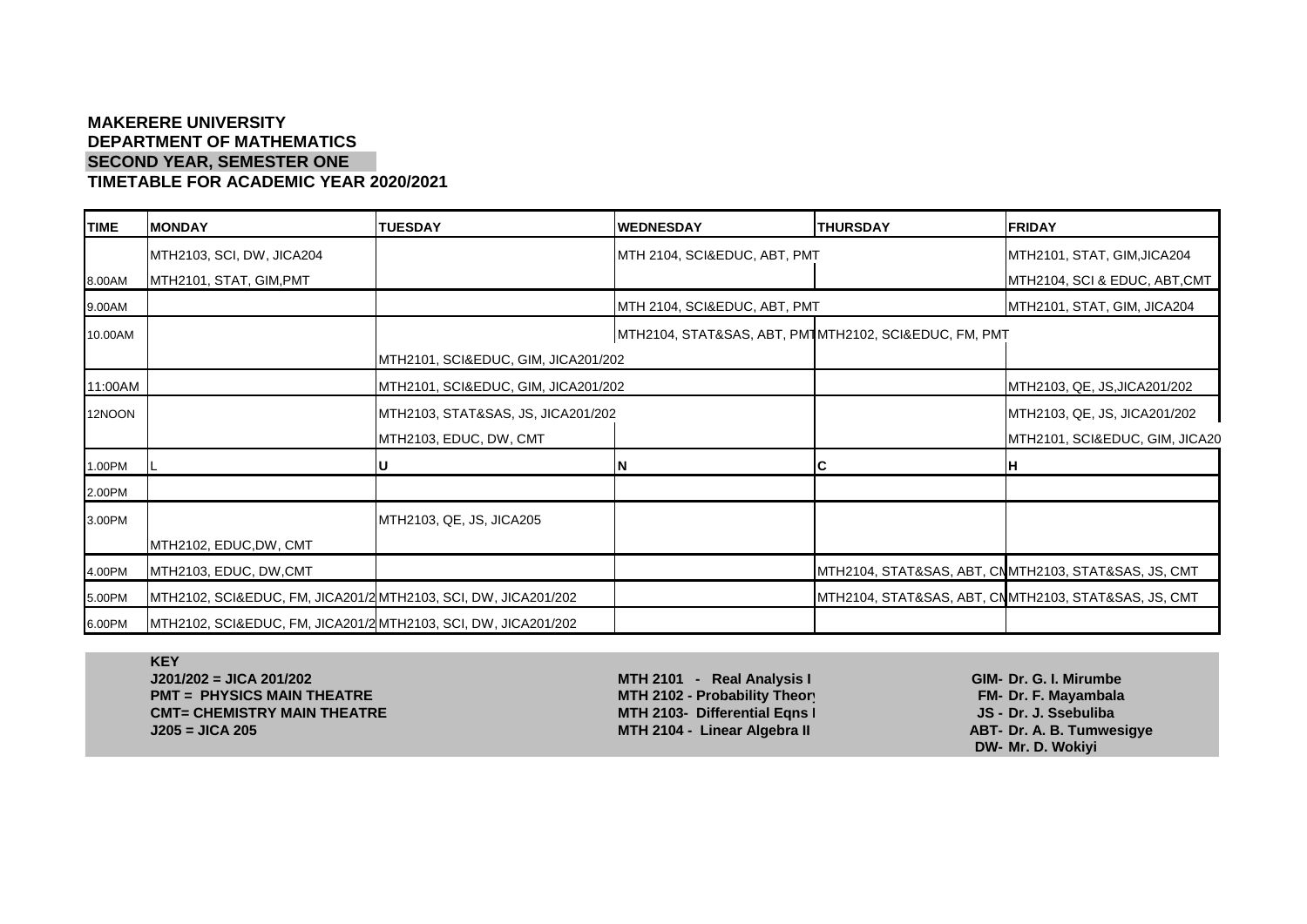#### **DEPARTMENT OF MATHEMATICS THIRD YEAR, SEMESTER ONE DRAFT I TIMETABLE FOR ACADEMIC YEAR 2020/2021**

| <b>TIME</b> | <b>MONDAY</b>     | <b>TUESDAY</b>         | <b>WEDNESDAY</b>       | <b>THURSDAY</b>       | <b>FRIDAY</b>         |
|-------------|-------------------|------------------------|------------------------|-----------------------|-----------------------|
| 8.00AM      | MTH3104, JNN, CMT | MTH3108, ABS, J201/202 |                        |                       |                       |
| 9.00AM      | MTH3104, JNN, CMT |                        |                        |                       | MTH3101, SHN, PMT     |
| 10.00AM     |                   |                        |                        |                       | MTH3101, SHN, PMT     |
| 11.00AM     |                   |                        | MTH3108, ABS, J201/202 |                       |                       |
| 12NOON      |                   |                        | MTH3108, ABS, J201/202 | MTH3101, SHN, MATH105 |                       |
| 1.00PM      |                   | ΙU                     | ΙN                     | C                     | H                     |
| 2.00PM      | MTH3109, JK, PMT  | MTH3104, JNN, J201/202 |                        | MTH3109, JK, PMT      |                       |
| 3.00PM      |                   |                        |                        | MTH3109, JK, PMT      |                       |
| 4.00PM      |                   |                        |                        | MTH3102, DDW/JMM, PMT | MTH3102, DDW/JMM, PMT |
| 5.00PM      |                   |                        |                        |                       | MTH3102, DDW/JMM, PMT |
| 6.00PM      |                   |                        |                        |                       |                       |

**KEY**

J201/202 = JICA 201/201 **MTH3101 Functional Analysis SHN - Dr. S. H. NSUBUGA**

PMT = PHYSICS MAIN THEATRE **MTH3102 Numerical Analysis II JMM - Prof. J. M. MANGO** CMT = CHEMISTRY MAIN THEATRE **MTH3108 Rings and Modules ABS- Dr. A. S. BAMUNOBA MTH3109 Statistical Inference JK- Prof. J. KASOZI MTH3104 Des & Dynamical Systems**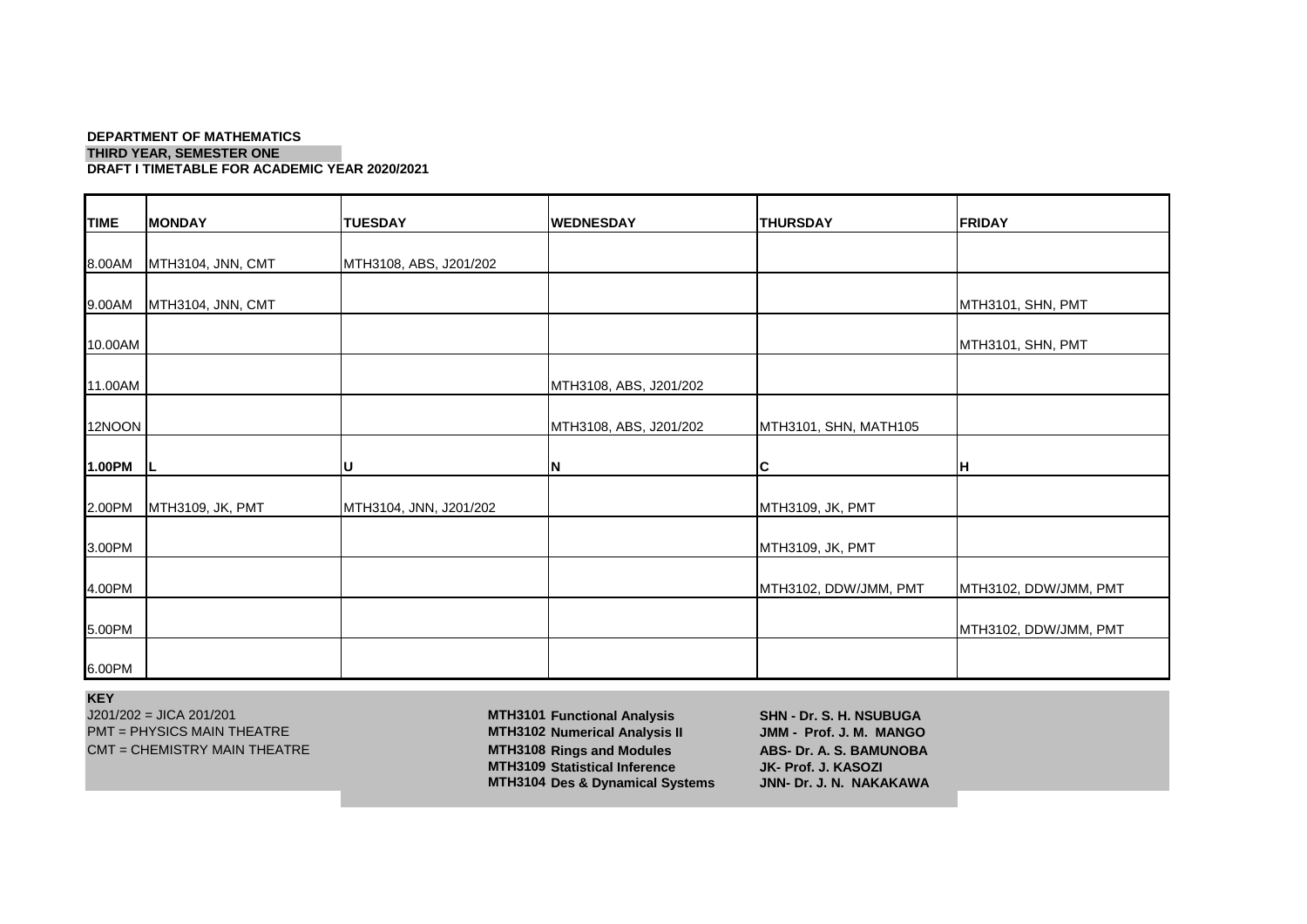# **MSc. Applied Mathematics (Computational Science Track)**

### **Timetable**

|             |                                 | <b>SEMESTER I,</b>  | 2020/2021           |                     |                    |
|-------------|---------------------------------|---------------------|---------------------|---------------------|--------------------|
| <b>TIME</b> | <b>MON</b>                      | <b>TUE</b>          | <b>WED</b>          | <b>THUR</b>         | <b>FRI</b>         |
| 8:00-9:00   | MTA7104,JYTM/JNN   MTA7101, ABT |                     | MTA7119, JMM        |                     | MTA7119, JMM       |
| 9:00-10:00  | MTA7104,JYTM/JNN                | <b>MTA7101, ABT</b> | MTA7119, JMM        |                     | MTA7119, JMM       |
| 10:00-11:00 |                                 |                     |                     |                     |                    |
| 11:00-12:00 | <b>MTA7103, HK</b>              | MTM7104,JYTM/JNN    | <b>MTA7101, ABT</b> | <b>MTA7102, GIM</b> |                    |
| 12:00-13:00 | <b>MTA7103, HK</b>              | MTM7104,JYTM/JNN    | <b>MTA7101, ABT</b> | <b>MTA7102, GIM</b> |                    |
| 13:00-14:00 |                                 |                     |                     |                     |                    |
| 14:00-15:00 | <b>MTA7102, GIM</b>             | <b>MTA7117, GK</b>  |                     |                     | <b>MTA7103, HK</b> |
|             |                                 |                     | <b>MTA8101,</b>     |                     |                    |
| 15:00-16:00 | <b>MTA7102, GIM</b>             | <b>MTA7117, GK</b>  | <b>HD/ASB</b>       |                     | <b>MTA7103, HK</b> |
| 16:00-17:00 | <b>MTA7118, HK</b>              |                     | <b>MTA7118, HK</b>  | <b>MTA7117, GK</b>  |                    |
| 17:00-18:00 | <b>MTA7118, HK</b>              |                     | <b>MTA7118, HK</b>  | <b>MTA7117, GK</b>  |                    |
| 18:00-19:00 |                                 |                     |                     |                     |                    |
| <b>KEY</b>  |                                 |                     |                     |                     |                    |

| <b>MTA7103</b> | <b>Partial Diff Eqns</b>           | <b>HK</b>      | Dr. H. Kasumba                       |  |
|----------------|------------------------------------|----------------|--------------------------------------|--|
| <b>MTA7101</b> | Measure Theory and Prob.           | <b>ABT</b>     | Dr. A.B. Tumwesigye                  |  |
| <b>MTA7104</b> | <b>DE and DS</b>                   | <b>UNUMTYL</b> | Prof. JYT. Mugisha/Dr. J.N. Nakakawa |  |
| <b>MTA7117</b> | Scientific Computing               | GK             | Dr. G. Kakuba                        |  |
| <b>MTA7102</b> | <b>Applied Functional Analysis</b> | <b>GIM</b>     | Dr. G.I. Mirumbe                     |  |
| <b>MTA8101</b> | <b>Seminar Series</b>              | <b>HD/ASB</b>  | Dr. H. Ddumba/Dr. A.S. Bamunoba      |  |
| <b>MTA7118</b> | <b>Adv. Numerical Programming</b>  | <b>IHK</b>     | Dr. H. Kasumba                       |  |
| <b>MTA7119</b> | Finite Elements Methods            | <b>JMM</b>     | Prof. J.M. Mango                     |  |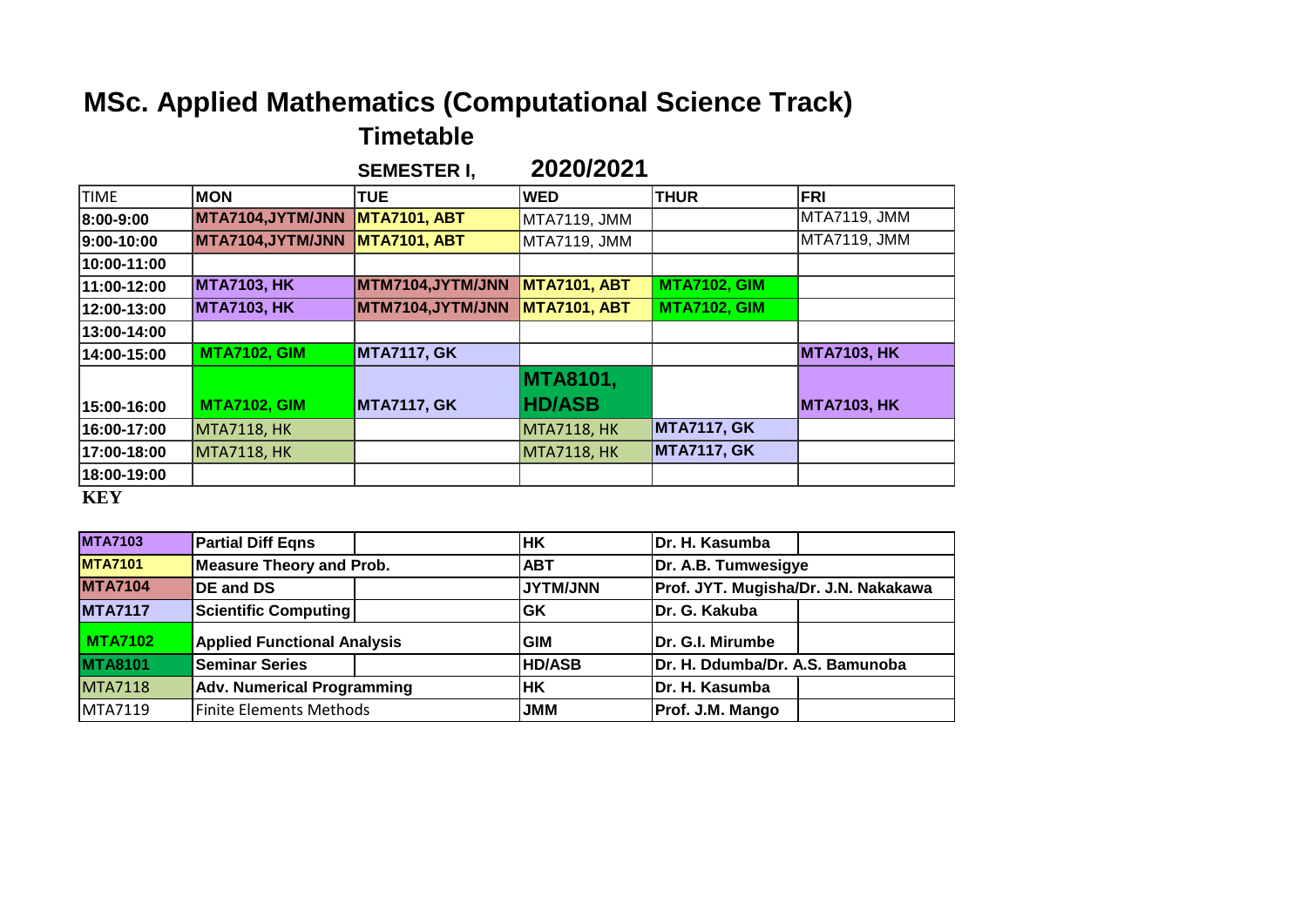## **MSc. Applied Mathematics (Financial Mathematics Track) Timetable**

**SEMESTER I, 2020/2021**

| <b>TIME</b> | <b>MON</b>          | <b>TUE</b>          | <b>WED</b>         | <b>THUR</b>         | <b>FRI</b>         |
|-------------|---------------------|---------------------|--------------------|---------------------|--------------------|
| 8:00-9:00   | MTA7104, JYTM/JNN   | <b>MTA7101, ABT</b> | <b>MTA7108, JK</b> | <b>MTA7101, ABT</b> | <b>MTA7108, JK</b> |
| 9:00-10:00  | MTA7104, JYTM/JNN   | <b>MTA7101, ABT</b> | <b>MTA7108, JK</b> | <b>MTA7101, ABT</b> | <b>MTA7108, JK</b> |
| 10:00-11:00 |                     |                     |                    |                     |                    |
| 11:00-12:00 | <b>MTA7103, HK</b>  | MTM7104, JYTM/JNN   |                    | <b>MTA7102, GIM</b> |                    |
| 12:00-13:00 | <b>MTA7103, HK</b>  | MTM7104, JYTM/JNN   |                    | <b>MTA7102, GIM</b> |                    |
| 13:00-14:00 |                     |                     |                    |                     |                    |
| 14:00-15:00 | <b>MTA7102, GIM</b> |                     |                    | <b>MTA7109, FM</b>  | <b>MTA7103, HK</b> |
|             |                     |                     | <b>MTA8101,</b>    |                     |                    |
| 15:00-16:00 | <b>MTA7102, GIM</b> |                     | <b>HD/ASB</b>      | <b>MTA7109, FM</b>  | <b>MTA7103, HK</b> |
| 16:00-17:00 |                     | <b>MTA7109, FM</b>  |                    |                     |                    |
| 17:00-18:00 |                     | <b>MTA7109, FM</b>  |                    |                     |                    |
| 18:00-19:00 |                     |                     |                    |                     |                    |
|             |                     |                     |                    |                     |                    |

**KEY**

| <b>MTA7103</b> | <b>Partial Diff Eqns</b>           | lнĸ             | Dr. H. Kasumba                       |  |
|----------------|------------------------------------|-----------------|--------------------------------------|--|
| <b>MTA7101</b> | Measure Theory and Prob.           | IABT            | Dr. A.B. Tumwesigye                  |  |
| <b>MTA7104</b> | <b>IDE and DS</b>                  | <b>UNUMTYLI</b> | Prof. JYT. Mugisha/Dr. J.N. Nakakawa |  |
| <b>MTA7108</b> | <b>Intro to Maths of Finance</b>   | JK              | Prof. J. Kasozi                      |  |
| <b>MTA7109</b> | <b>Stochastic Calculus</b>         | <b>FM</b>       | Dr. F. Mayambala                     |  |
| <b>MTA7102</b> | <b>Applied Functional Analysis</b> | GIM             | Dr. G.I. Mirumbe                     |  |
| <b>MTA8101</b> | <b>Seminar Series</b>              | <b>HD/ASB</b>   | Dr. H. Ddumba/Dr. A.S. Bamunoba      |  |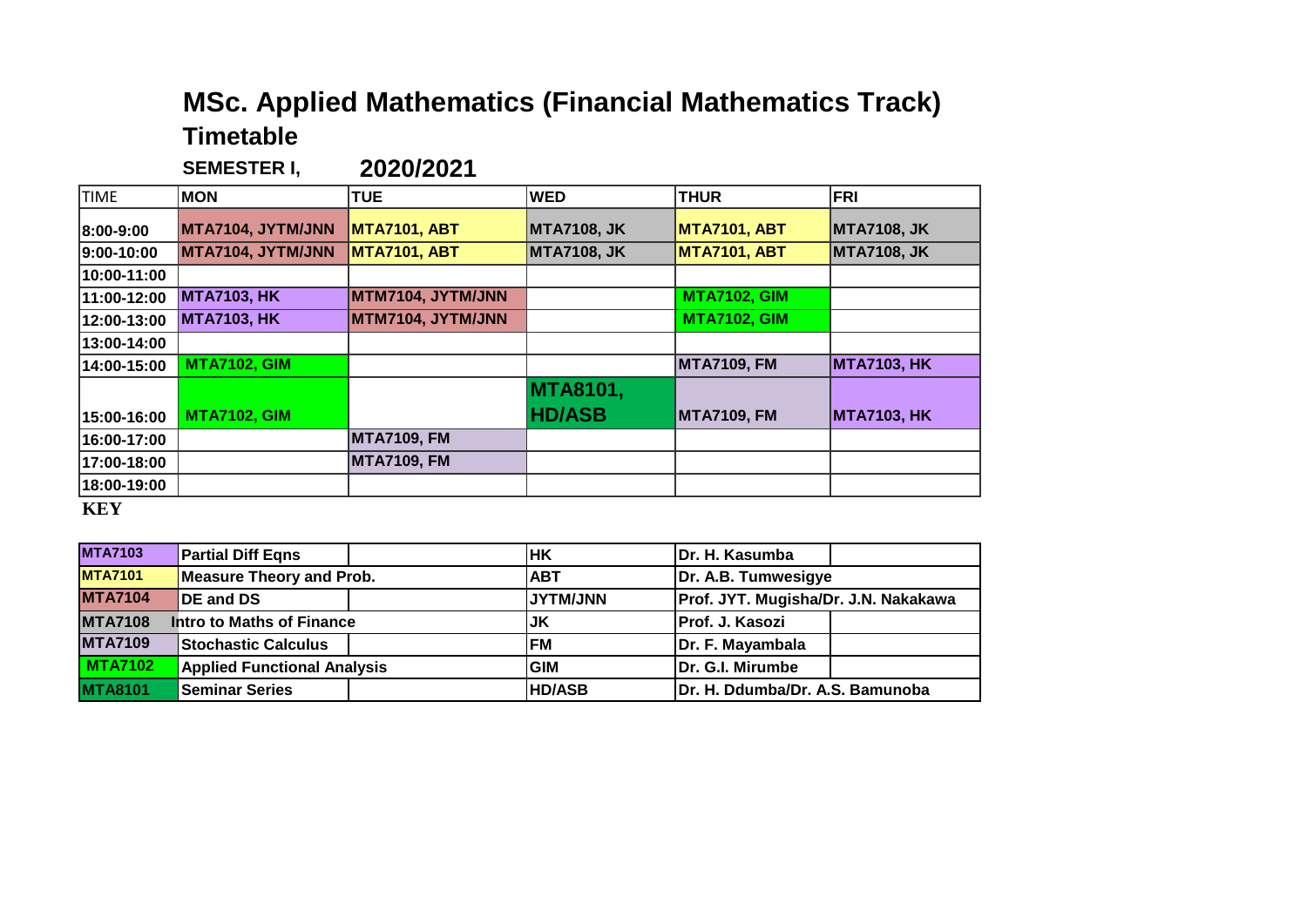|             | <b>MSc.Applied Mathematics (Biomathematics Track)</b> |                     |                                  |                     |                    |  |
|-------------|-------------------------------------------------------|---------------------|----------------------------------|---------------------|--------------------|--|
|             | <b>Timetable</b>                                      |                     |                                  |                     |                    |  |
|             | <b>SEMESTER I,</b>                                    | 2020/2021           |                                  |                     |                    |  |
| <b>TIME</b> | <b>MON</b>                                            | <b>TUE</b>          | <b>WED</b>                       | <b>THUR</b>         | <b>FRI</b>         |  |
| 8:00-9:00   | MTA7104, JYTM/JNN                                     | <b>MTA7101, ABT</b> |                                  | <b>MTA7101, ABT</b> |                    |  |
| 9:00-10:00  | MTA7104, JYTM/JNN                                     | <b>MTA7101, ABT</b> |                                  | <b>MTA7101, ABT</b> |                    |  |
| 10:00-11:00 |                                                       |                     |                                  |                     |                    |  |
|             | 11:00-12:00 MTA7103, HK                               | MTM7104, JYTM/JNN   |                                  | <b>MTA7102, GIM</b> | MTA7105, BNKV      |  |
|             | 12:00-13:00 MTA7103, HK                               | MTM7104, JYTM/JNN   |                                  | <b>MTA7102, GIM</b> | MTA7105, BNKV      |  |
| 13:00-14:00 |                                                       |                     |                                  |                     |                    |  |
| 14:00-15:00 | <b>MTA7102, GIM</b>                                   | MTA7105, BNKV       |                                  |                     | <b>MTA7103, HK</b> |  |
| 15:00-16:00 | <b>MTA7102, GIM</b>                                   | MTA7105, BNKV       | <b>MTA8101,</b><br><b>HD/ASB</b> |                     | <b>MTA7103, HK</b> |  |
| 16:00-17:00 |                                                       |                     |                                  |                     |                    |  |
| 17:00-18:00 |                                                       |                     |                                  |                     |                    |  |
| 18:00-19:00 |                                                       |                     |                                  |                     |                    |  |

**KEY**

| <b>MTA7103</b> | <b>Partial Diff Eqns</b>              |  | lHK             | Dr. H. Kasumba                       |  |
|----------------|---------------------------------------|--|-----------------|--------------------------------------|--|
| <b>MTA7105</b> | <b>Essential Mathematical Biology</b> |  | IBNKV           | Dr. B.K. Nannyonga                   |  |
| <b>MTA7101</b> | Measure Theory and Prob.              |  | <b>ABT</b>      | Dr. A.B. Tumwesigye                  |  |
| <b>MTA7104</b> | <b>IDE and DS</b>                     |  | <b>JYTM/JNN</b> | Prof. JYT. Mugisha/Dr. J.N. Nakakawa |  |
| <b>MTA7102</b> | <b>Applied Functional Analysis</b>    |  | <b>GIM</b>      | Dr. G.I. Mirumbe                     |  |
| <b>MTA8101</b> | <b>Seminar Series</b>                 |  | <b>HD/ASB</b>   | Dr. H. Ddumba/Dr. A.S. Bamunoba      |  |